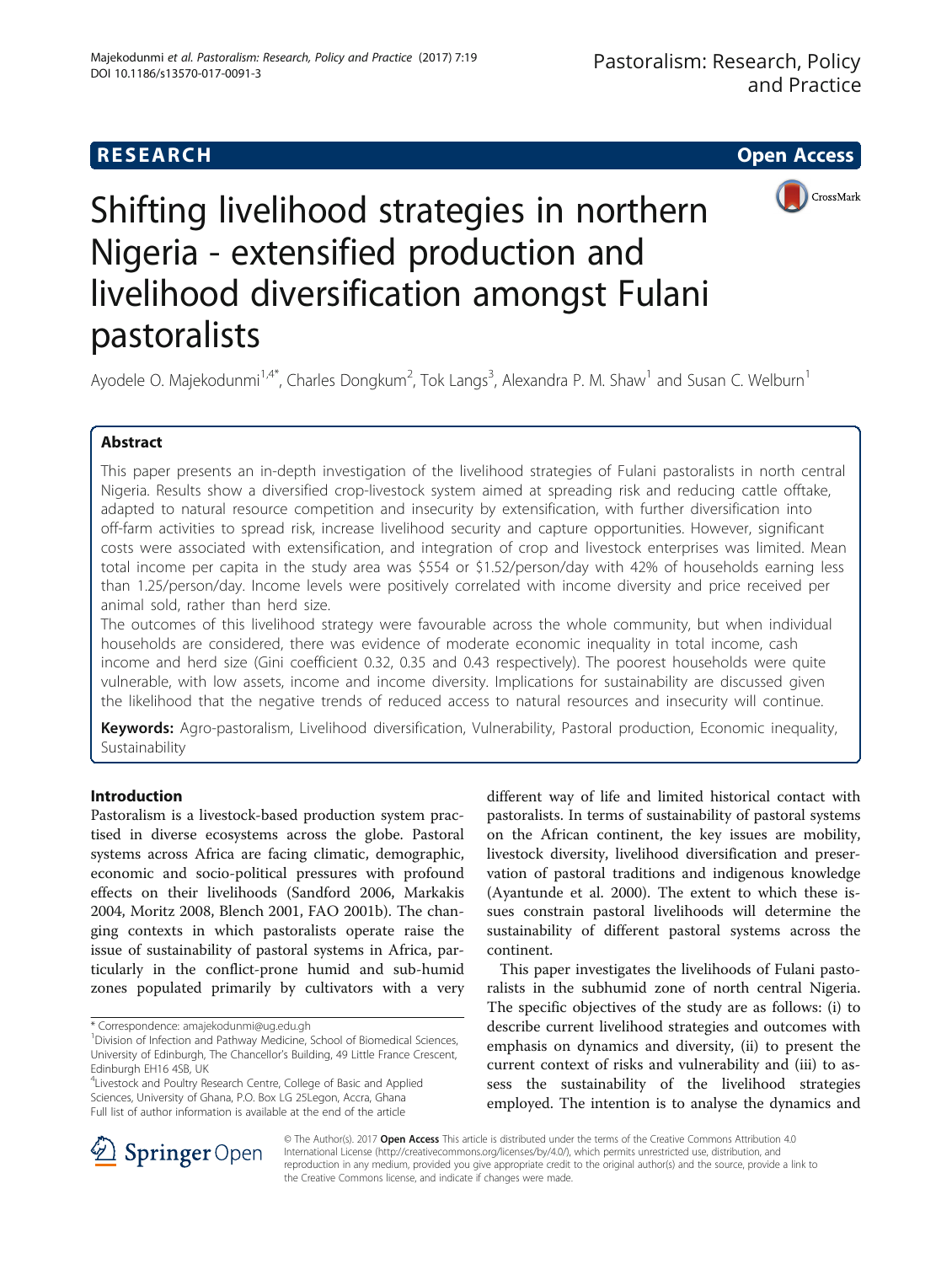diversity of these livelihoods in line with the 'innovations' discourse, focusing on livelihood adaptations in response to the challenges they face (Azarya et al. [1999](#page-11-0), Markakis [2004](#page-11-0), Moritz et al. [2009](#page-11-0)) rather than the 'crisis' discourse that has dominated pastoralist research and development in Africa (Hiernaux [1996,](#page-11-0) Sandford [2006](#page-11-0), Thebaud and Batterbury [2001,](#page-12-0) Turner [2000\)](#page-12-0).

First, the paper describes the crop and livestock enterprises of the study population. Then, wealth groups and livelihood diversity levels are presented. An overview of the wider socio-economic context they operate within follows, as well as specific adaptations and coping strategies. Finally, possible consequences of these changes in livelihood are discussed with special reference to sustainability.

## Study area

This longitudinal study was conducted between April 2012 and March 2013 in six villages (Bokkos, Daffo, Maiyanga, Mangar, Hurti and Tambes) on the Jos plateau, Nigeria. These villages were also part of a longitudinal study on endemic disease control in cattle (Lorusso et al. [2016\)](#page-11-0). There are large numbers of cattle in this area, mostly managed by settled Fulani pastoralists who practise seasonal transhumance in both dry and wet seasons. Six household herds were selected in each of the six villages, so that a total of 36 households were studied. Results from 4 of the 36 sampled households were unreliable and therefore discarded, leaving a final sample size of 32 households for analysis.

Village and household selection were purposive due to the volatile security situation. Since riots in January 2010, there has been fairly persistent insecurity and violence between members of different tribes and religions on the Jos plateau. Bokkos Local Government Area (LGA) was chosen as the study area for this project as it was relatively peaceful and secure. Despite the absence of ethnic/religious violence, armed robberies and cattle thefts affecting both indigenes and Fulani were common in Bokkos LGA, more so than in other areas of the plateau. The high incidence of these crimes was linked to the arrival of displaced Fulani from the Barkin Ladi and Riyom LGAs (centres of protracted violence) and big weekly markets which generate large volumes of cash.

## Methods

A comprehensive livelihood survey was carried out, comprising structured questionnaire interviews with household heads at the beginning of the survey and monthly visits for updates and participatory observations over the next 18 months. Qualitative and quantitative data on income-generating activities, herding and farming practices and off-farm activities were collated to obtain a comprehensive account of the current state of cattle productivity and pastoral livelihoods in the study area. The study also considered whether households had single or multiple income earners and whether these income earners had single or multiple income streams. Male household heads were the major income earners in all cases, controlling the major household assets (land, livestock, etc.) and the income generated from them. Detailed quantitative data on household head income was obtained, but only qualitative data on the incomegenerating activities of other household members was obtainable. Results from 4 of the 36 sampled households were unreliable and therefore discarded, leaving a final sample size of 32 households.

Cash income from all sources was recorded, as well as household consumption of meat, milk and crops from their own farms to give total income. Cattle and small ruminants owned by households were converted to Tropical Livestock Units (TLUs) at the standard conversion rates of 0.7 for cattle and 0.1 for small ruminants (Otte and Chilonda [2002\)](#page-11-0).

Following the method of McPeak et al. ([2012](#page-11-0)), households were assigned to wealth groups based on the two key determinants of pastoral wealth - livestock and cash income. Thus, households fell into four categories depending on whether they were above or below the sample median for cash income per capita and TLU per capita.

## Data analysis

Pearson's and Spearman's correlation tests were applied to income, wealth group and livelihood diversity data to determine significant correlations. Lorenz curves and Gini coefficients were calculated for total income, cash income and TLU to examine wealth distribution and inequality across the study population.

## Results and discussion

## Land tenure and ownership

All but 1 of the 32 households interviewed owned or leased a piece of land, with over 80% having 2- 6 hectares (ha) (Figure [1\)](#page-2-0). Typically, the homestead and cattle enclosures take up  $\sim$  25% of the land and the rest is farmed. Cattle are grazed exclusively on common land. The times and modes of acquisition of land are laid out in Table [1.](#page-2-0)

Only 30% of households own their land by outright purchase, while 17% lease their plots from the indigenous land-owners. The remaining 53% have less secure tenure, based on occupancy and gifts, both of which can be terminated or revoked. Indeed, several Fulani have been asked to vacate their plots in recent times, including land occupied by their homesteads. The indigenous farmers need more land for several reasons: they now have larger families to support, culture dictates that each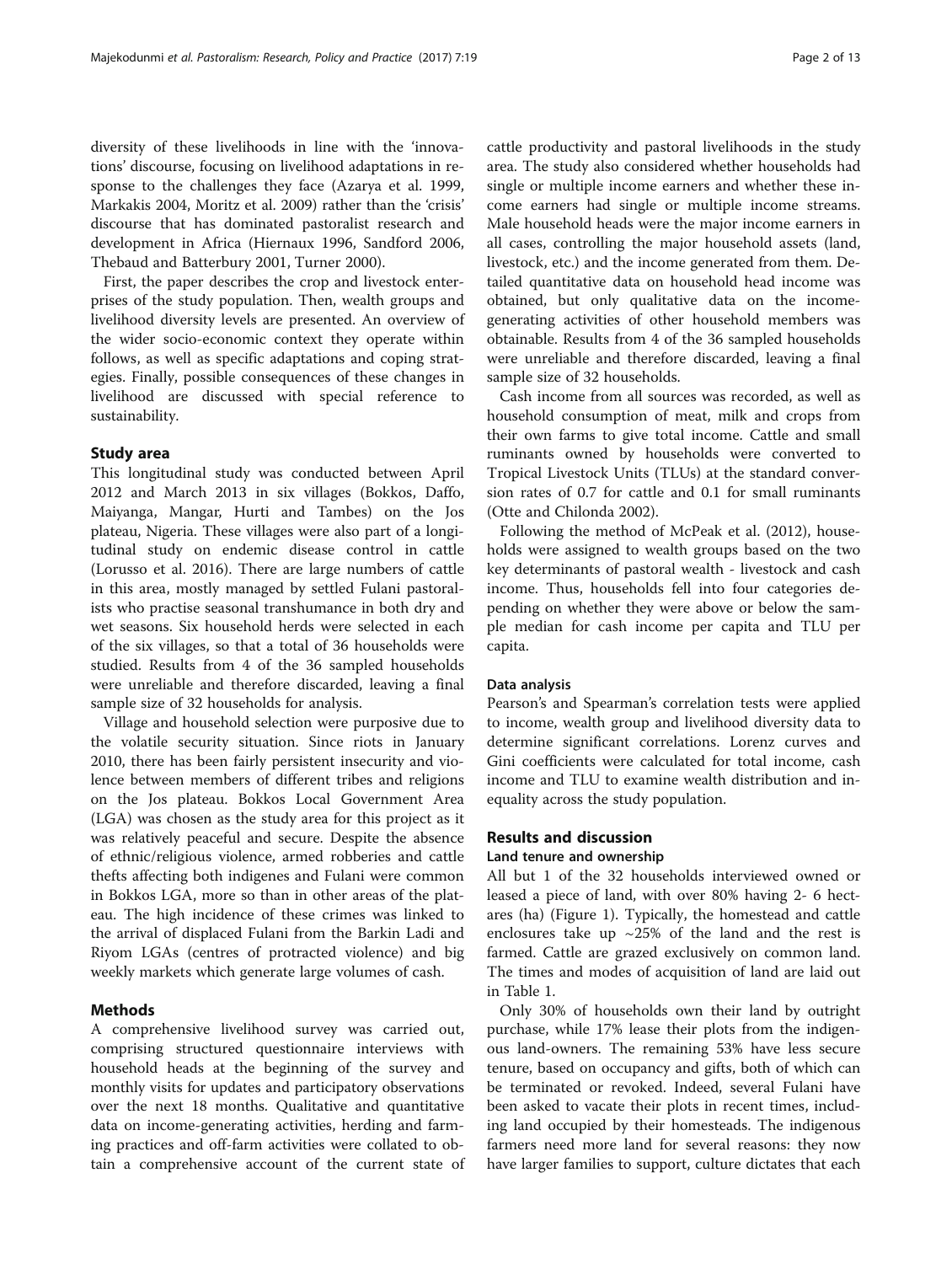<span id="page-2-0"></span>

son be given a plot of land to farm when he comes of age and there is the natural desire to expand their businesses resulting in increasing fragmentation of existing land and increasing demand for more (Odunuga and Badru [2015](#page-11-0)). The Fulani understand this and do not necessarily blame the indigenes for these evictions. But there is a growing sense of unease and frustration. If they are asked to leave, where do they go?

## Crop enterprise

Only 50% of households sold crops. Certain staple crops (maize, sorghum and beans) were grown primarily for consumption, while sweet potato, cocoyam and vegetables (carrots, lettuce, cabbages, green peppers) were mostly sold. Potatoes were grown equally for sale and consumption. Annual household income from crops ranged from \$100 to  $$2,000$ ,<sup>1</sup> with a mean of \$867. Figure [2](#page-3-0) shows the profile of crops grown.

Amount of land owned was not correlated with family or herd size but was determined by length of settlement and local availability of land. Those who lived in villages with, or settled at a time of, lower population density owned larger plots.

Half of households with 0 to 2 and >2 - 4ha sold crops while the other half consumed their whole harvest. In contrast, 75% of households with more than 4 ha consumed their whole harvest (Table [2\)](#page-3-0). These households grew mostly staples for consumption, representing a decision to feed themselves from their land rather than use it to raise cash. Amongst those with smaller plots, the decision to feed themselves or raise cash from their land was evenly distributed - they cannot grow enough to feed themselves anyway and so are more motivated to get cash income from crops. Those who have large enough plots to feed themselves overwhelmingly choose to do this as it allows them to sell fewer cattle to buy food. Of course, the cultivation of 'cash crops' particularly vegetables requires significantly higher investment of inputs (fertiliser, irrigation, pesticides, herbicides) and labour than growing staples. So those with large plots use the opportunity of land as a cost-saving mechanism while those with smaller plots prefer to use it as an investment to raise cash. This cash can then be used to buy more food than the land would have produced in the first place. In both cases, the number of cattle sold to buy food is reduced.

Labour for cultivation was hired by 94% of households. Of these, 63% left all the work to the farm hands while 31% shared the work equally with them.

It was not possible to collect data on production costs associated with cultivation, but apart from paying for labour and using manure from household cattle, herbicides, insecticides and fertilisers were commonly purchased. Farming labour is certainly problematic for the majority of Fulani households - girls and women do not farm, and so family labour is limited to young men with the requisite skill and strength who can be spared from herding. Most households therefore hire farm hands for the most arduous jobs (clearing, tilling, planting) and may handle weeding and harvesting themselves. Apart from the pull of other activities like herding, there are cultural factors that limit the availability of family labour for cultivation. There is still a certain stigma attached to personal involvement in cultivation - historically, Fulani would have used slave labour to do this, and so there is a high willingness to hire labour rather than do the work themselves. Plateau Fulani mostly practise marriage with seclusion, so women are doubly barred from farming. And the two reasons are linked - when slavery was abolished by the colonial government, well-born women across northern Nigeria refused to do slaves' work and embraced greater seclusion in protest (Dupire [1970,](#page-11-0) Hill [2009](#page-11-0), Porter [1989\)](#page-11-0).

Table 1 Land tenure

| Mode of acquisition | No. households | % households | Duration of settlement |  |  |
|---------------------|----------------|--------------|------------------------|--|--|
| Inheritance         | 14             | 43           | 35 to 100 years        |  |  |
| Purchase            | 10             | 30           | 5 to 63 years          |  |  |
| Lease               |                | 17           | 7 to 47 years          |  |  |
| Occupation          |                |              | 3 years                |  |  |
| Gift                |                | 3            | 20 years               |  |  |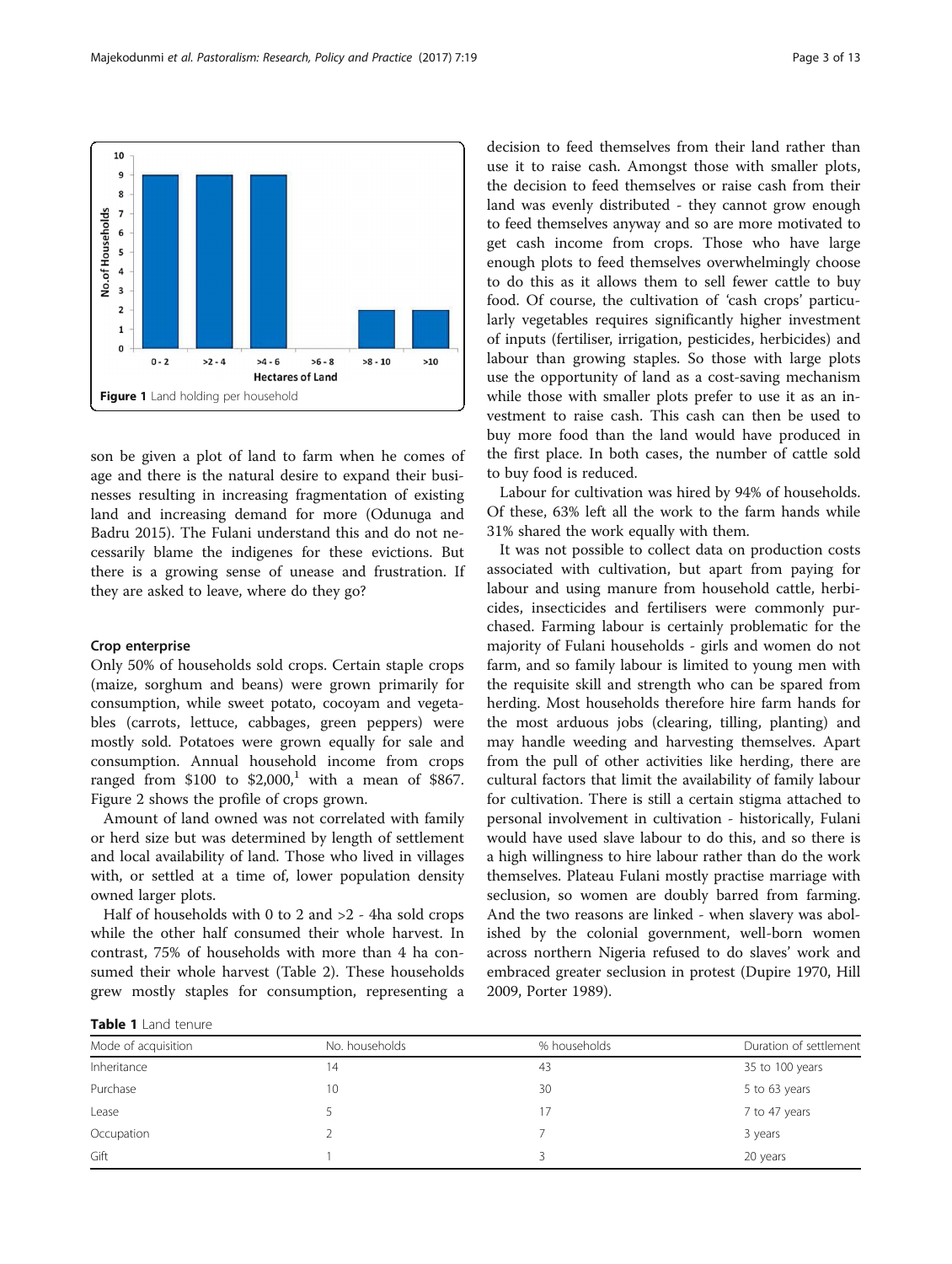<span id="page-3-0"></span>

Amongst those who do sell produce, the mean cash revenue from crops was \$867, just 7.9% of mean cash income from livestock (Table [5\)](#page-7-0). So even though all households have diversified into cultivation and half of them sell some produce, crop sales do not contribute significantly to household income. Instead, the food produced for home consumption means that fewer cattle or other livestock have to be sold to buy food, which makes it a worthwhile endeavour. Amount of land owned was positively correlated to cash income from crops ( $r = 0.580$ ,  $p$ )  $= 0.048$ ) such that households with 2 - 4ha made six times more money from their crop sales than those with 0 to 2 ha. So while the amount of land owned does not determine whether or not households with up to 4 ha sell crops, it does determine how much they make from crop sales.

## Herd size and productivity

Mean herd size (188) was high while the mode and median were 95 and 101 respectively. Herd composition was typical of a breeding herd: equal sex ratios at birth, but high proportion of adult females as males are mostly sold once mature. The management strategy was focused on providing milk and increased cattle numbers for pastoralists and supplying beef to satisfy the high market demand. Productivity of cattle has been analysed in detail in Majekodunmi et al. ([2016](#page-11-0)). To summarise, it was characterised by high births (13.4%), high calving rates (48.8%) and low mortality (5.0%). Thus, high natural herd growth (8.4%) and moderate offtake rates (6.9%) allowed households to maintain herd sizes with a marginal net increase in cattle numbers (1.6%), allowing pastoralists to survive without depleting their herds,

## Table 2 Household crop income

| Land per household (ha) | Households with<br>crop sales (%) | Mean household cash<br>income from crops $(\xi)$ | Mean household crop<br>consumption <sup>a</sup> $(5)$ | Mean total income<br>from crops $(5)$ |
|-------------------------|-----------------------------------|--------------------------------------------------|-------------------------------------------------------|---------------------------------------|
| $0$ to $2$              | 50                                |                                                  | 2,202                                                 | 2,319                                 |
| $>2$ to 4               | 56                                | 717                                              | 2,351                                                 | 3,068                                 |
| $>4^b$                  | 25                                | 133                                              | 2,911                                                 | 3,044                                 |
| All                     | 50                                | 867                                              | 2.341                                                 | 3,208                                 |

a<br>Dalculated using number of hectares per crop, 2012 commodity price per kilogram and yield per hectare (Global-Yield-Gap [2017](#page-11-0), FAO [2012\)](#page-11-0)<br>PEquer than five bousebolds in this group sold crops <sup>b</sup>Fewer than five households in this group sold crops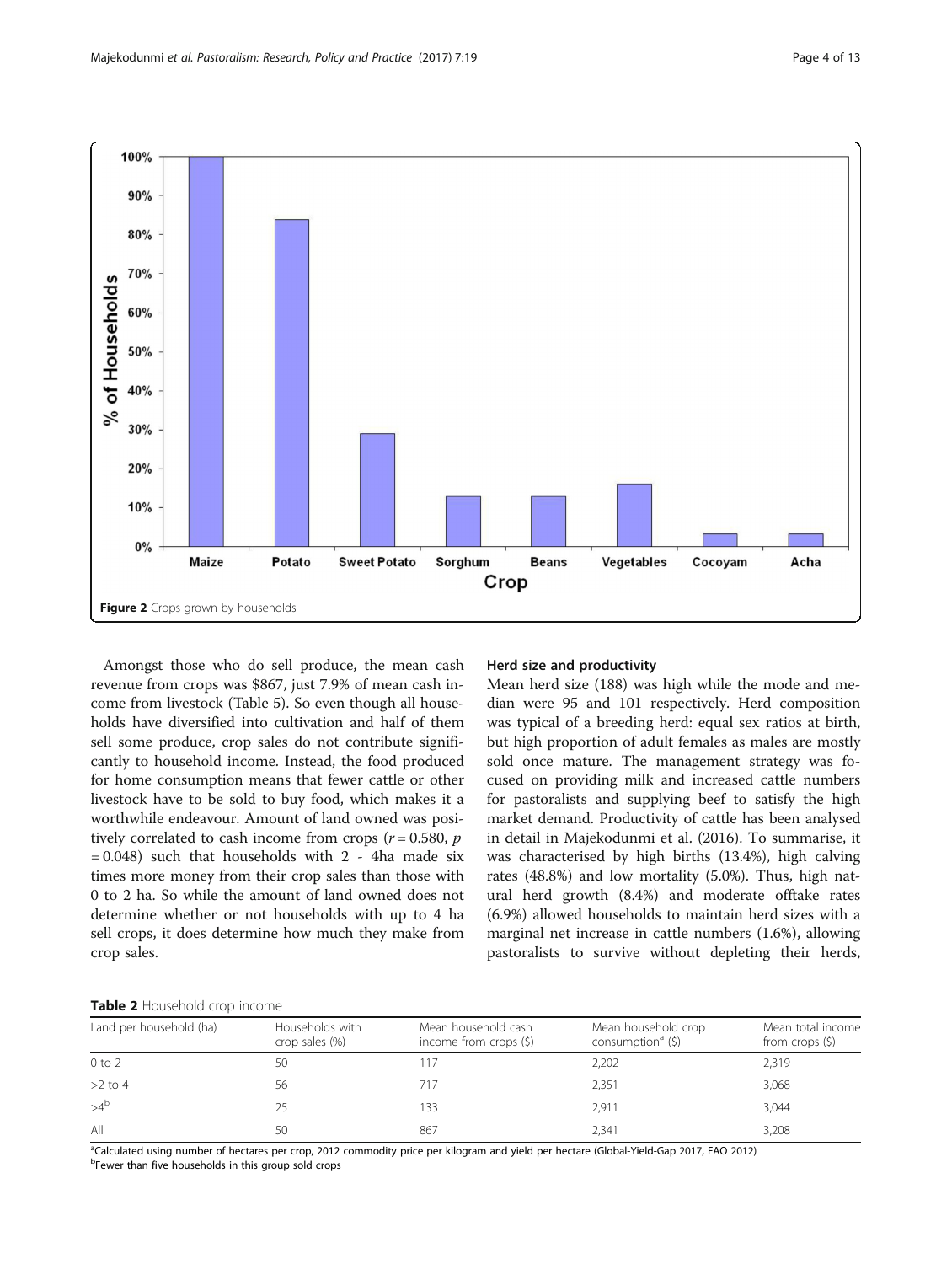despite their significant production costs. Offtake rates lower than those reported in similar production systems (Ducrotoy [2015;](#page-11-0) Pullan and Grindle [1980](#page-11-0)) were partly due to good prices for cattle and partly due to livelihood diversification which has reduced reliance on cattle sales for income.

Seventy percent of households owned sheep with a mean flock size of 37. Sheep productivity was characterised by high births (35.0%), high mortality (21.2%) and high offtake (17.8%) (sheep are typically sold or slaughtered in preference to cattle) and an overall negative herd growth. Disease and related mortality remain significant constraints to productivity.

## Milk production and women's income

Milk production peaked during the wet season when mean offtake was 14.5L/day. Of this, an average of 5.0L was consumed within the household and the remaining 9.5L sold as milk, yoghurt, cheese or butter, in order of importance. The dairy products were either sold to retail customers in the marketplace or collected by wholesale customers from the household at \$0.33/L. On average, per household, 855L were sold during the wet season and women's mean annual income from milk was \$282. Women in 88% of households were able to earn money from milk, whereas in 12% of households, all milk offtaken during the wet season was consumed by the household. Mean milk offtake during the dry season was 1.2L/ day, usually all for household consumption. In 24% of households, there was no offtake of milk for household consumption during the dry season.

Milk available for sale by women is determined by four factors: cow nutrition and milk yield, offtake, herd splitting for transhumance and household consumption (Niamir [1982\)](#page-11-0). Milking is done by the herdsmen (either a family member or hired herder), and the milk is then handed over to the women of the household. As such, offtake is at the herder's discretion, who balances the needs of calves with those of the household, often in favour of the former. Transhumance, practised by all households in this study, makes it necessary to split the herd. The majority of cattle are taken away on transhumance, and a few are left behind to provide milk for the household and to save those with infirmities or young calves the stress of the journey. The absence of the majority of the herd for up to nine months in the year further limits the amount of milk available and increases the competition between household consumption and sale. All of these factors have serious implications for women's income, so much so that women in 12% of households had no milk to sell.

The amounts of milk available for sale in this study were equal to those recorded by Waters-Bayer [\(1985](#page-12-0)) in neighbouring Kaduna state when adjusted for herd size -

0.08 L/lactating cow/day (3.7 L/day with a herd of 46 compared to 14.5 L/day with a herd of 188; similar herd composition). Milking was also done by the herdsman in that study.

Women's main source of income was the sale of milk and other dairy products, although a few engaged in trade (petty trade of food items, keeping small ruminants). Mean annual income from dairy products was equivalent to just 5% of the household head's income.

## Production costs associated with livestock

Mean annual production costs were \$1,892. The cost of non-family labour in cash and kind (animals produced by the herd and given to the herder as a payment) accounts for \$1,013 (54% of production costs), followed by drugs \$326 (17%), food supplements \$291 (15%) and compensation for damaged crops \$182 (10%). Only a third of households spent money on fees for animal health workers, which came to \$15 per household averaged out over all households (1% of expenditure). The breakdown of costs is illustrated in Figure 3. All the costs were incurred for cattle, with householders not reporting any paid labour or additional costs for small ruminants. Production costs were equivalent to 42% of mean livestock income.

The majority of households (88%) employed extra herdsmen in addition to family labour who were paid at the rate of one heifer (value \$308) or \$150 cash annually. The average number of hired herdsmen per household was 4. Mode of payment was decided by the employee. Payment in kind (65% of households) was more common than in cash (30%). The exception was one household with a herd of 700 cattle, who hired 15 herdsmen (6 paid in cash and 9 in kind) as several family members were in higher education or paid employment.

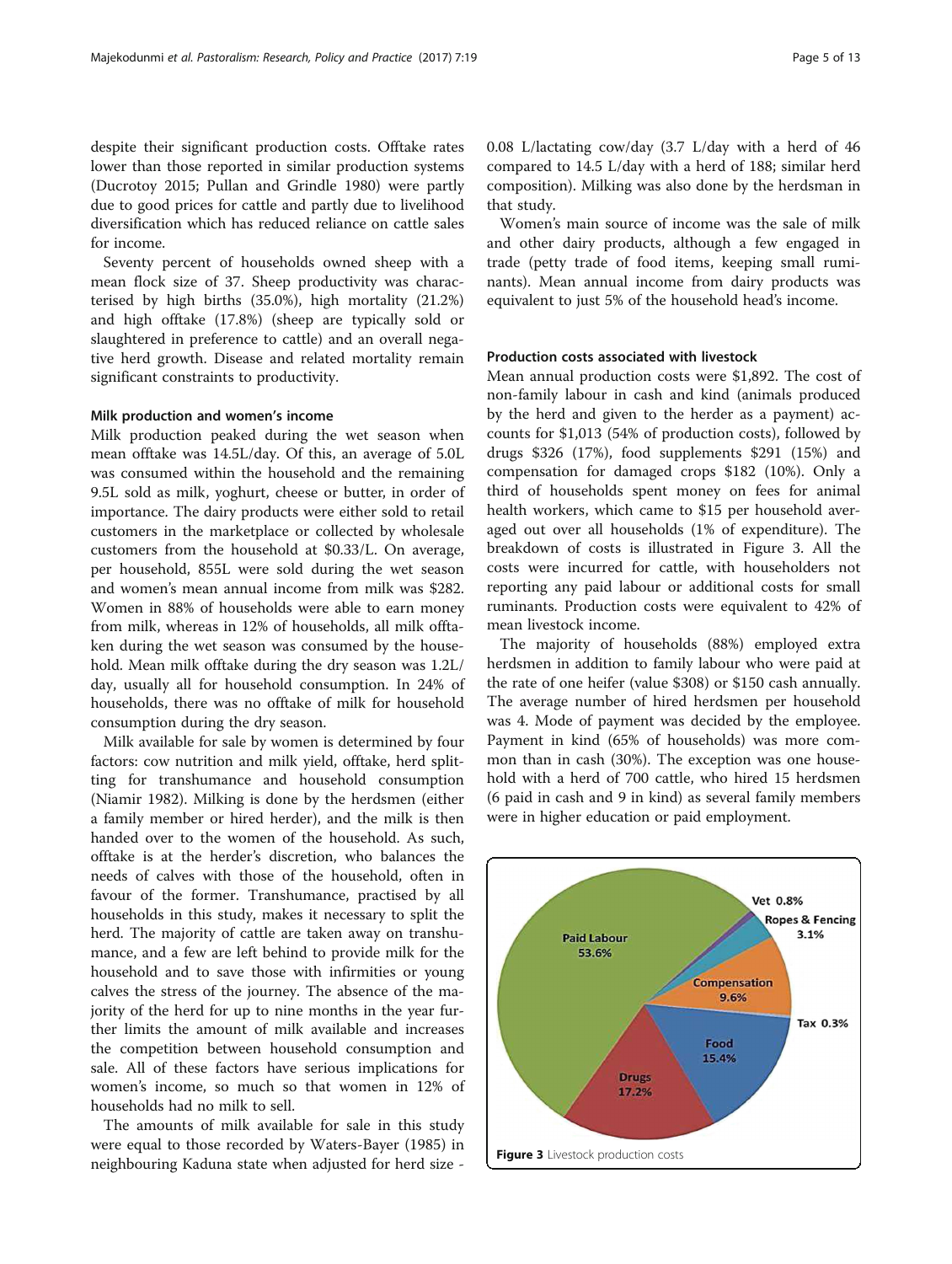Salt lick powder or blocks were the most common food used to supplement free-range grazing, along with small quantities of sorghum/millet bran.

In Table 3, the mean output for the livestock enterprises from all households was estimated. Enterprise output for livestock is calculated by adding the value of home consumption and animals given out to the value of sales, subtracting purchases and adjusting for changes in the value of the herd. This results in an enterprise output of \$7,164 for cattle and \$252 for sheep, and a total of \$7,425. On this basis, the gross margin before deducting forage variable costs would come to \$6,546. Livestock keepers only pay for grazing indirectly, when they have to pay fines as compensation. These were included in the total variable costs of \$879. The other paid cost, as mentioned above, is permanent labour, valued at \$1,013. The only remaining cost is unpaid family labour. No cattle were lent, exchanged or given away.

This extra labour is needed because of management changes in response to natural resource conflict, insecurity and uptake of alternative livelihood strategies.

Increased human and animal populations and agricultural expansion have led to competition and conflict over natural resources. Cattle that were entrusted to young boys in the past must now be herded by older, more experienced hands to avoid damage to crops. Avoiding crop damage is more important than ever due

| <b>Table 3</b> Livestock enterprise output using mean household values |
|------------------------------------------------------------------------|
|                                                                        |

|                                             | Number | Unit price $(\xi)$ | Total value (\$) |
|---------------------------------------------|--------|--------------------|------------------|
| Sales                                       |        |                    |                  |
| Cattle                                      | 10     | 458.00             | 4,580            |
| Sheep                                       | 5      | 52.31              | 262              |
| Litres of milk<br>(wet season) <sup>a</sup> | 855    | 0.33               | 282              |
| Home consumption                            |        |                    |                  |
| Cattle                                      | 2      | 458.00             | 916              |
| Sheep                                       | 2      | 52.31              | 105              |
| Litres of milk<br>(wet season)              | 450    | 0.33               | 149              |
| Litres of milk<br>(dry season) <sup>b</sup> | 330    | 0.33               | 109              |
| Purchases                                   |        |                    | $\Omega$         |
| Cattle                                      | 1      | $-245.90$          | $-246$           |
| Change in herd value                        |        |                    | 0                |
| Cattle                                      | 3      | 458.00             | 1,374            |
| Sheep                                       | $-2$   | 52.31              | $-105$           |
| Total Enterprise Output                     |        |                    | 7,425            |

<sup>a</sup>90 days of wet season  $\times$  9.5 l sold and 5 l home consumption per day

per household<br><sup>b</sup>270 days of dry season × 1.2 l home consumption per day per household and no sales

to the recent ethno-religious conflicts in north central Nigeria - people are careful not to cause incidents that could spark conflict (Higazi [2011](#page-11-0), Majekodunmi et al. [2014](#page-11-0)). Armed robbery and cattle rustling have also increased across Plateau state, as economies of conflict are established in the wake of violence and insecurity (Higazi [2013,](#page-11-0) Kwaja [2014,](#page-11-0) Azeez and Yahaya [2016](#page-11-0)) - another reason not to entrust grazing cattle to young boys.

The security situation on the Jos plateau and in Nigeria's Middle Belt has continued to deteriorate since the completion of this work: violent clashes in the long-running conflict in Riyom and Barkin Ladi LGAs spread into Bokkos LGA at the end of March 2013, resulting in the deaths of 18 Ron-Kulere indigenes and 24 Fulani. Over a hundred houses were torched and hundreds of Fulani displaced (Viewpoint [2013](#page-12-0), Daily\_Trust [2013](#page-11-0)). Bokkos LGA has now joined the number of conflict-prone areas in Plateau state with uneasy relations between Fulani and indigenes. The Saf Ron-Kulere, paramount traditional ruler of the area, was murdered in 2016 by 'suspected herdsmen', further aggravating the situation (Viewpoint [2016](#page-12-0)). These events are consistent with the general trend of high insecurity in the rural Middle Belt of Nigeria, caused by criminal activities and natural resource conflict. Attacks are becoming more frequent, with 60 recorded throughout 2015 and the same number in the first half of 2016 (Burton [2016](#page-11-0)).

Fulani have extensified their cattle management as a consequence of natural resource conflict and now spend longer on transhumance: restricted access to natural resources forces them to move their animals in the wet season in addition to the customary dry season transhumance in search of adequate pasture and water (Majekodunmi et al. [2013,](#page-11-0) Majekodunmi et al. [2014\)](#page-11-0). Uptake of education, paid employment and trade has also increased amongst Fulani youths, reducing the availability of family labour for herding, especially long distance transhumance which is disruptive to other pursuits. These factors have significantly increased demand for experienced herders. The number of hired herders employed by a household was positively correlated with both household size  $(r = 0.663, p < 0.001)$  and herd size  $(r = 0.713, p <$ 0.001). So those with large herds still required more hired herders, even when they had large families.

Hired herders were mostly paid in cattle at the rate of one heifer worth \$308 per year of service. This is the preferred mode of payment for the employers as heifers are readily available and they are not forced to sell older cattle to raise cash. Those who wish to be paid in cash only get \$150. Unlike many systems across West Africa, milk does not form a part of the hired herders' remuneration (Agyemang et al. [1997,](#page-11-0) Shaw et al. [2006](#page-11-0), Tonah [2005](#page-12-0)). Since there are no additional payments in kind, rates of remuneration in cattle seen here are higher than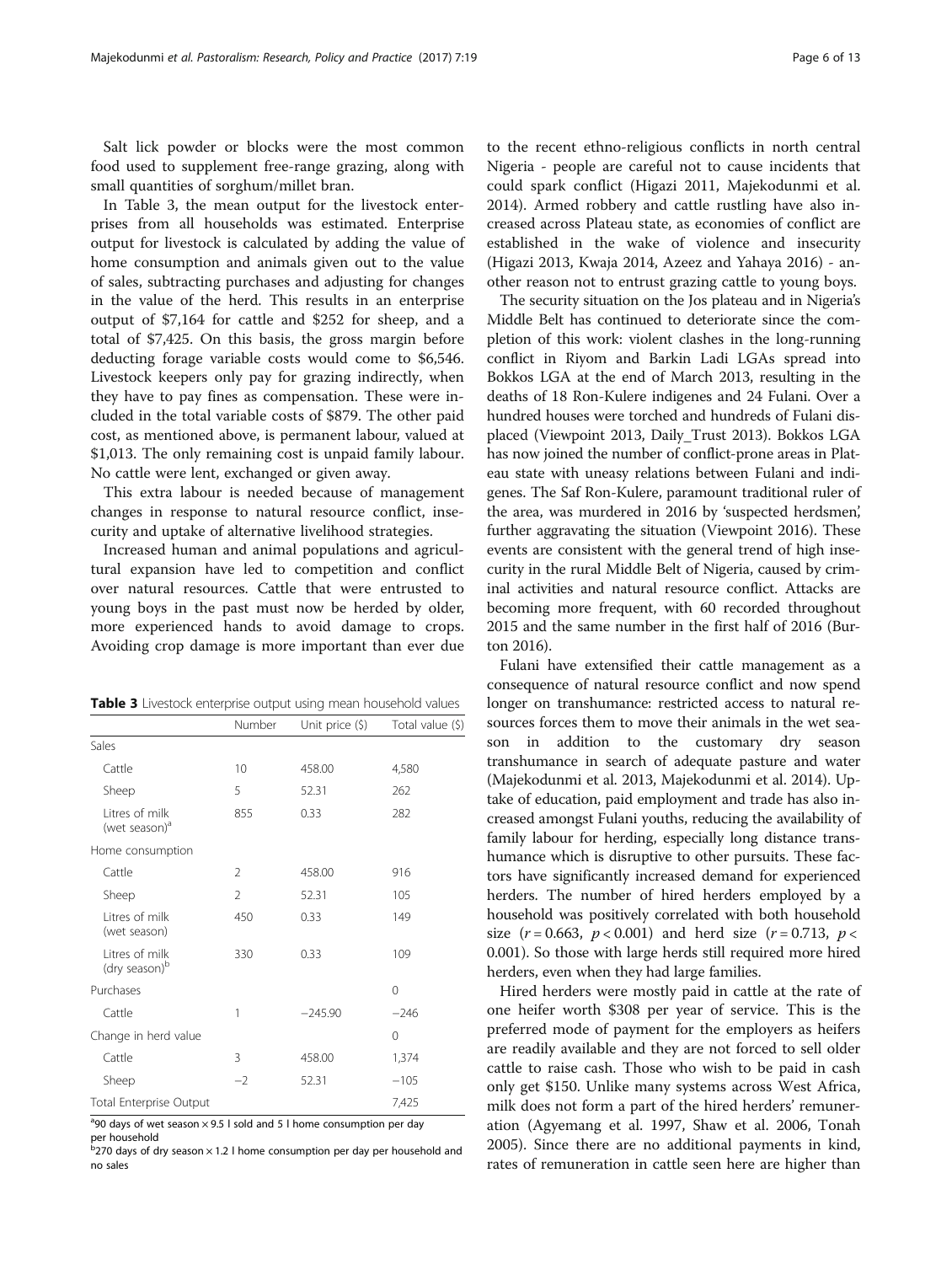elsewhere in the region (hired herders in Ghana currently get one heifer for every three years of service). It may also be a reflection of the comparative wealth and stability of Nigerian Fulani who have the lowest poverty incidence in West Africa (Majekodunmi et al. [2014](#page-11-0), Rass [2006](#page-11-0)). In this area, both employers and hired herders are Fulani and cattle remain at the owner's homestead, except when they are taken on transhumance. Thus, rights to milk remain squarely with the women of the household, in contrast to systems where most of the employers are non-Fulani absentee owners with little interest in milk.

Expenditure on drugs for livestock was the second highest cost associated with cattle production. There are many concerns surrounding this practice: incorrect diagnosis, inappropriate drug choice, poor dosage and administration, etc. (Kingsley [2015](#page-11-0)). Both drugs and healthcare advice are routinely provided by agroveterinary shopkeepers who often have no veterinary training. Fulani are aware of this, but unlike qualified veterinarians, agro-veterinary shops are available and easily accessible, and they are forced to rely on them. Poor access to qualified veterinary and para-veterinary staff is responsible for the low contribution of treatment fees to production costs (1%).

## Income diversity

Two components of income diversity are considered here: whether households had single or multiple income earners and whether these income earners had single or multiple income streams.

Income diversity of household heads was high with 67% having more than one source of income. Livestock sales were the most important component accounting for 83% of cash income, ahead of crops (7.9%), milk (5.9%) and off-farm activities (3.4%). Household heads pursued a variety of off-farm activities, including driving commercial buses or motorcycles, owning rental property in Jos, teaching Arabic and trading cattle. Table 4 shows that those household heads with two income streams had higher incomes than those with just one or three streams and made most of this income from livestock. This indicates that they were already better off

and have diversified to take advantage of available opportunities to improve their livelihoods, reduce risk and vulnerability and improve resilience. In line with this, income diversity was positively correlated with herd size  $(r = 0.497, p = 0.013)$  and land owned  $(r = 0.452, p = 0.013)$ 0.027). In contrast, the few households with three income streams were forced to diversify to make ends meet - they earned much less from their cattle and crops and a higher percentage of their income from off-farm ventures than the other groups. The high rate of income diversity and increased income is certainly one of the major factors for the achievements of these pastoralists. It contributes to non-depletion of herds and pays for hired labour and other production costs (Adriansen [2006](#page-10-0)). The proportion of multiple income-earner households was also high at 66%. Only 34% of households were completely dependent on the household head. Of the remaining 66%, 16% had household members engaged in both paid employment and business, 28% in business only and 22% who received remittances from household members in paid employment elsewhere Those in paid employment were mostly teachers and shop workers, and those who were self-employed were mostly traders in cattle, small ruminants and food stuffs, bus drivers and commercial motorcycle operators. Family members who sent remittances were mostly civil servants, drivers and police or army officers.

## Wealth groups

Households were assigned to wealth groups based on the two key determinants of pastoral wealth - livestock and cash income. Thus, households fell into four categories (Table [5](#page-7-0)) depending on whether they were above or below the sample median for cash income per capita (\$330) and TLU per capita (5.1):

The high livestock, high cash group was characterised by large household size and income exclusively from livestock and crops with no off-farm diversification. The high livestock, low cash group also had large households, with income from livestock, crops and off-farm sources. However, they were slightly more dependent on livestock sales and made less cash per animal sold (Table [5\)](#page-7-0).

Table 4 Income levels and diversity

| Income Sources                   | Livestock only | Livestock + crops | Livestock + off-farm | All |  |
|----------------------------------|----------------|-------------------|----------------------|-----|--|
| % households                     | 33             | 37                |                      | 13  |  |
| Mean cash income per capita (\$) | 260            | 398               | 444                  | 278 |  |
| % livestock income               | 95             | 78                | 85                   | 57  |  |
| % crop income                    |                | 7                 |                      | 8   |  |
| % milk income                    |                |                   | 6                    | 4   |  |
| % off-farm income                |                |                   | 9                    | 32  |  |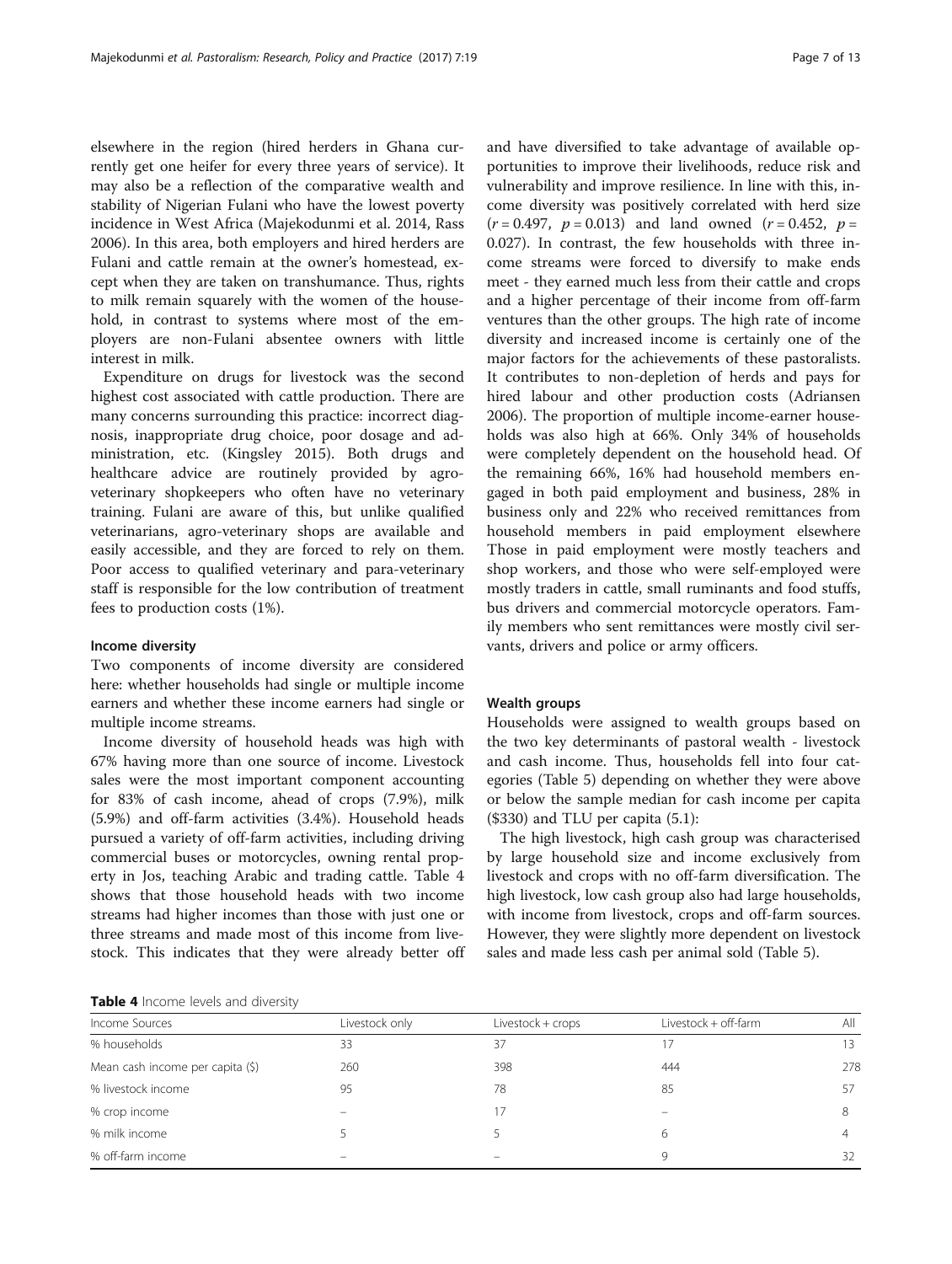|                                     | All | High livestock,<br>high cash | High livestock,<br>low cash | Low livestock.<br>high cash | Low livestock.<br>low cash |
|-------------------------------------|-----|------------------------------|-----------------------------|-----------------------------|----------------------------|
| % of households                     | 100 | 17                           | 33                          | 33                          | 17                         |
| Land (ha)                           | 3.9 | 3.4                          | 4.4                         | 3.6                         | 3.9                        |
| Household size                      | 18  | 22                           | 24                          | 12                          | 13                         |
| Tropical Livestock Units            | 141 | 224                          | 264                         | 47                          | 42                         |
| Tropical Livestock Units per capita | 6.4 | 9.3                          | 9.4                         | 4.1                         | 3.1                        |
| Cash income per capita (\$)         | 345 | 434                          | 185                         | 578                         | 121                        |
| Total income per capita (\$)        | 554 | 619                          | 371                         | 863                         | 266                        |
| Mean price per animal sold (\$)     | 416 | 429                          | 380                         | 513                         | 311                        |
| Livestock cash (%)                  | 83  | 86                           | 88                          | 76                          | 80                         |
| Milk cash (%)                       | 6   | 5                            | 6                           | 4                           | $\overline{4}$             |
| Crop cash (%)                       | 8   | 9                            | $\mathfrak{D}$              | 10                          | 7                          |
| Other cash (%)                      | 3   | 0                            | 4                           | 10                          | 9                          |

<span id="page-7-0"></span>Table 5 Wealth groups, assets and income (based on McPeak, Little and Doss [2012\)](#page-11-0)

The low livestock, high cash group was characterised by smaller household sizes, the highest price per animal sold and the most income diversity, earning higher proportions of income from non-livestock sources than the other groups. This group also contained the majority of households earning cash from livestock and off-farm enterprises. The low livestock, low cash group also had smaller households and a higher income share from non-livestock sources. However, they made the least amount of cash per animal sold and were slightly more dependent on livestock sales.

TLU was correlated with family size  $(r = 0.933, p <$ 0.001), which explains the clear difference in household size between the high livestock and low livestock groups. There are two reasons for this correlation: first, larger households tend to have older household heads who have had more time and opportunities (such as marriages) to accumulate livestock. The second reason is the existence of 'super households' - large extended families made up of grown sons/brothers and their own families who would ordinarily have split into independent households herds but who still live as one family and manage their livestock as a single herd. Such households are found in situations where pre-inheritance (common amongst Fulani pastoralists) is delayed by the household head who retains direct control over the herd, or brothers are dependent on each other for the management of their animals, e.g. when one or more of them is in higher education or employment. Examples of both were found within the study households.

Neither amount of land owned nor village/location were correlated with wealth groups or the attributes measured.

Livestock sales remain the primary source of cash income which was positively correlated, not with TLU but with the price received per animal sold ( $r = 0.607$ ,  $p =$ 

0.002), i.e. those who got the best prices for their cattle earned the highest cash income. In fact, the group with the highest cash income was the low livestock, high cash group which got the highest prices per animal sold.

On average, household consumption accounted for just 38% of total income, while cash income accounted for 62%. Consequently, total income was also slightly correlated with price received per animal sold ( $r = 0.404$ ,  $p = 0.05$ ) in addition to its correlation with income diversity  $(r = 0.499, p = 0.013)$ . Those who had multiple income streams had a higher total income. Again, the low livestock, high cash group records the highest total income as it shows the most income diversity.

The difference in price received per animal sold was not significantly correlated with village/location and so cannot be attributed to differences in local market opportunities. Instead, it may be linked to the higher level of diversification into off-farm enterprises seen in the low livestock, high cash group. They may be more exposed to markets due to their involvement in off-farm activities, have better knowledge of prices and preferences further down the value chain and more money for inputs to achieve those standards.

Thus, so we see a two-way relationship between income diversity and income levels. Those with more land, livestock and cash are more likely to diversify their income by investing surplus (pull factor), which leads to higher total income. Those with less land, livestock and cash are also more prone to diversification driven by the need to make ends meet (push factor) which leads to lower total income. Those with intermediate levels of these assets had lower income diversity and intermediate level incomes.

The amount of land and livestock owned on their own were not correlated with either cash or total income. Instead, income was determined by the ability to generate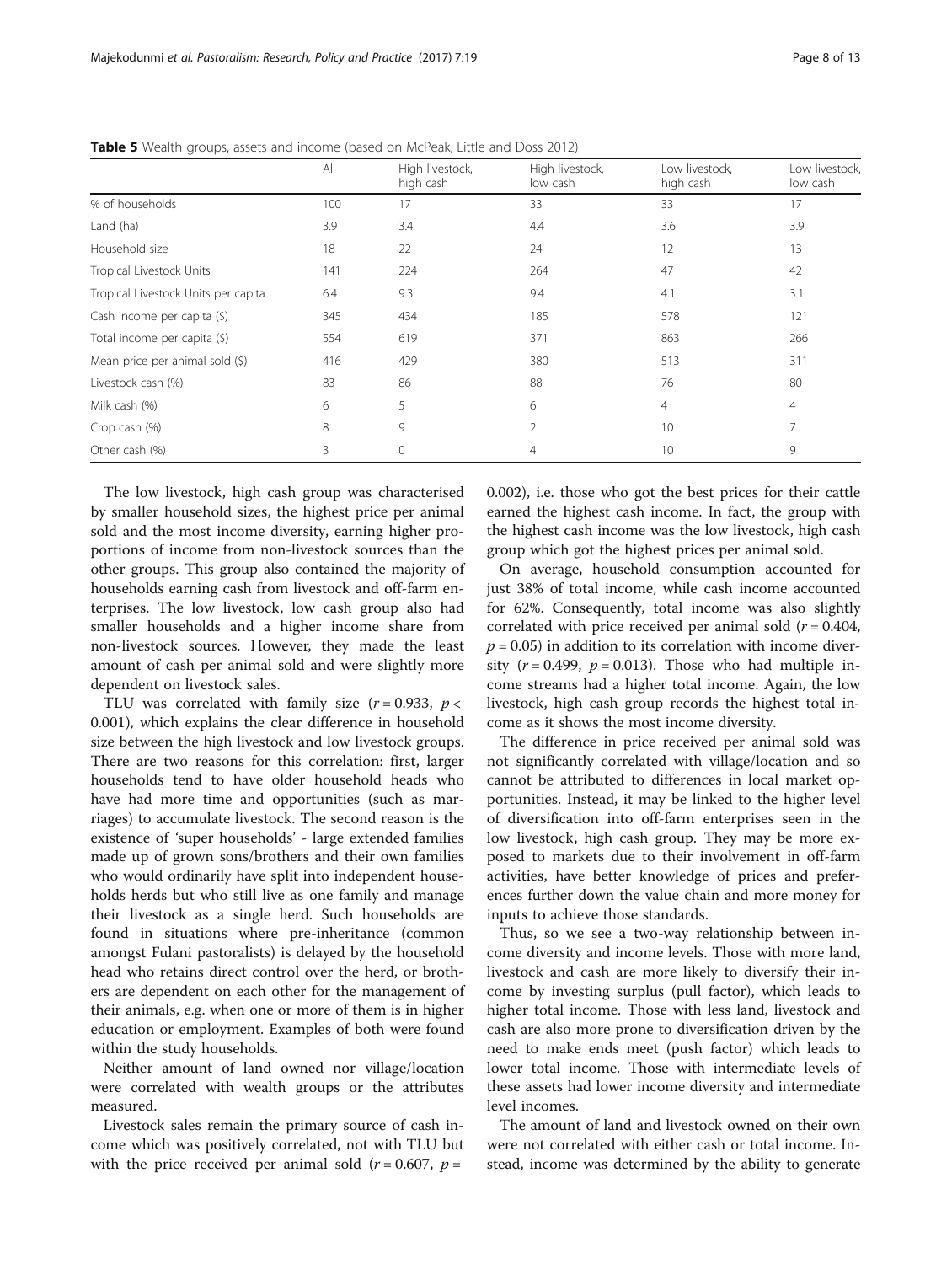cash from these assets and their push or pull effect on income diversity.

## Inequality and poverty

Figure 4 shows that 50% of the population in the higher cash group control 75% of the cash income, while 50% in the higher livestock group control 85% of the TLUs. The Lorenz curve shows inequality in all three measures, with Gini coefficients of 0.32 for total income, 0.35 for cash income and 0.43 for TLU. Thus, income inequality in this sample was lower than the national average of 0.43 (World-Bank [2014\)](#page-12-0) and almost half the recorded levels amongst East African pastoralists (cash income 0.56, total income 0.68, TLU 0.64) (McPeak et al. [2012\)](#page-11-0).

Mean total income per capita and daily income per capita in the study population were \$554 and \$1.52, respectively, slightly higher than the \$495 and \$1.40 average for rural households in Nigeria (World-Bank [2014](#page-12-0)). Forty-two percent of households in this study fall below the poverty threshold of \$1.25/person/day, less than the 53% national poverty incidence (World-Bank, [2014](#page-12-0)).

Overall, results show moderate levels of inequality in terms of land ownership, income, TLU and income diversity. The poorest households in the low livestock, low

cash category have a mean daily per capita income of just \$0.73, well below the absolute poverty line (\$1/person/ day) and are therefore very vulnerable.

## Integration and adaptation<sup>2</sup>

Fulani on the Jos Plateau are settled transhumant agropastoralists with mixed farms of crops, cattle and sheep. The exchange of resources such as dung, draught and crop residues on mixed farms takes place in differing degrees depending on the availability of land, labour and capital. The central exchange in integrated croplivestock farming is manure and animal traction for the fields and crop residues for the animals. This recycling of resources increases the efficiency of the mixed farm and reduces labour and capital expenditure requirements. Due to the highly extensive production system (free range grazing, transhumance for nine months in the year), only 30% of manure is collected and only some of this is used on their own fields - the rest is given away to neighbours. Recycling of crop residues for animal feed is quite low, despite their critical role as a dry season feed source - settled herds with access to crop residues are more likely to meet their nutritional requirements and improve their productivity than transhumant cattle

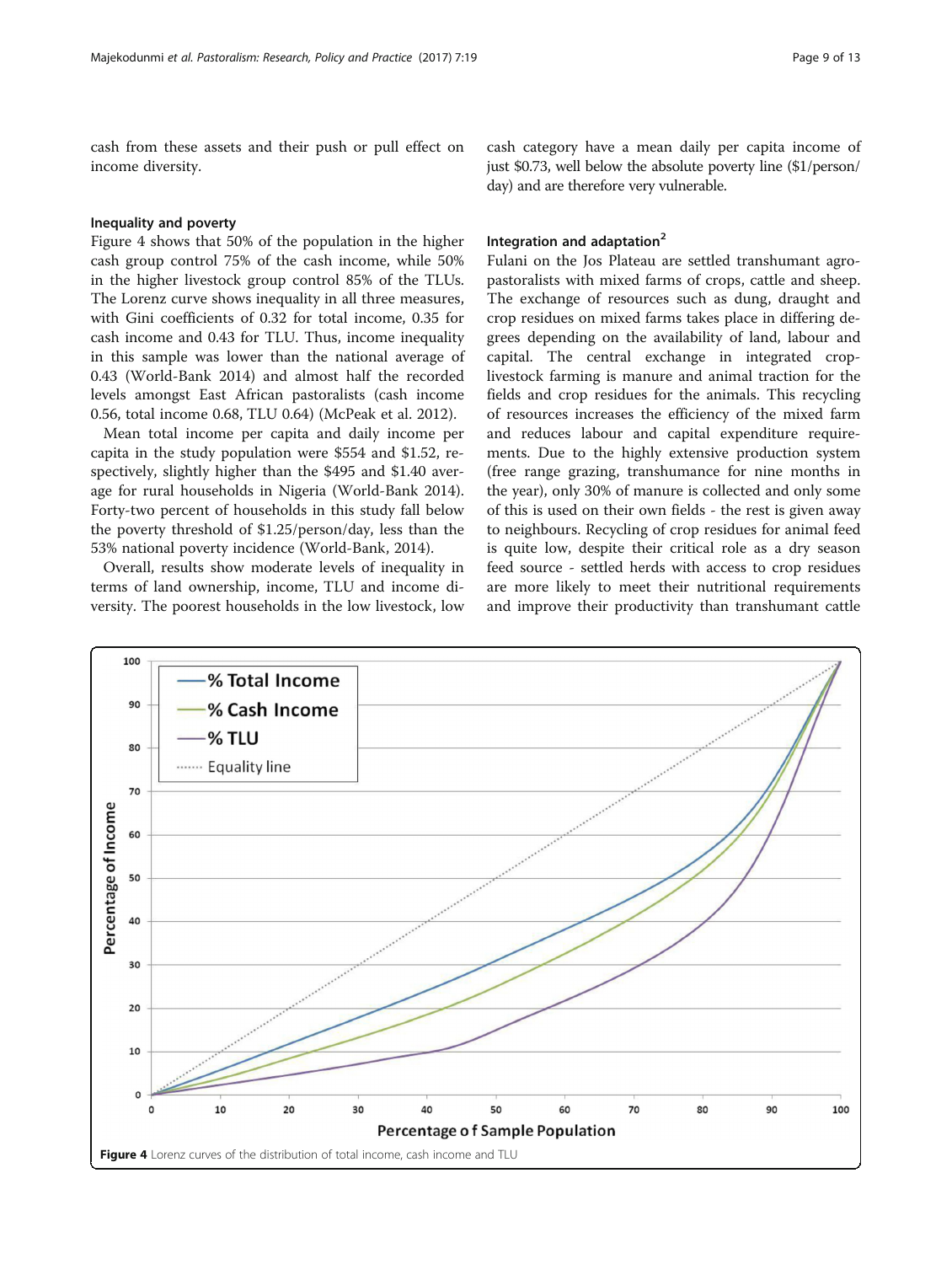(FAO [2001a](#page-11-0), van Raay and de Leeuw [1974\)](#page-12-0). The switch from millet and sorghum to maize as the dominant cereal crop in the 1970s has had serious consequences for the availability and use of crop residues as animal feed. First, maize has a low grain to fodder ratio (2) compared to millet (3.8) and sorghum (3.4), so it produces a smaller volume of crop residues (Powell and Bayer [1985](#page-11-0), Savadogo et al. [1999\)](#page-11-0). Secondly, in the humid and sub-humid zones, short-duration varieties of maize are preferred and often intercropped with latematuring crops (mostly potato on the Jos Plateau). Thus, cattle do not have access to standing maize stalks until after the potatoes are harvested, and by that time, they have lost most of their nutritional value (Jabbar [1996](#page-11-0), Jabbar et al. [1995](#page-11-0), Powell [1986\)](#page-11-0). Collection of crop residues from fields to be fed to animals is rare in this area. Acha (white fonio, Digitaria exilis), the original staple crop of the Jos plateau, produces excellent fodder for livestock, but it has also been largely replaced by maize. Former arrangements for free access to crop residues in fields have also declined, partly owing to less cordial relationships between pastoralists and farmers, partly due to private use of crop residues as many farmers now own cattle and small ruminants. Insecure land rights for pastoralists and the impracticality of animal traction on the Jos Plateau (due to the topography) remain barriers to further integration.

According to the classification of Schiere et al. [\(2002](#page-11-0)), the mixed farming practised here is a diversified rather than an integrated system, characterised by reuse of dung, manual rather than mechanised labour, outfield grazing, high ratio of outfield to infield resource use, low use of crop residues, exchange of dung and crop residues between farms (with neighbouring crop farmers) as well as within the farm, low milk/meat output per animal, animals viewed as savings rather than commodities and low attention to conservation of the resource base (Schiere et al. [2002](#page-11-0)). Diversified systems are combinations of specialised subsystems that coexist almost independently. They aim to reduce risk rather than to recycle resources. Such diversified systems are commonly found in areas with relatively abundant natural resources where labour and capital are low and any shortage in land is overcome by migration or transhumance.

Plateau Fulani made the shift from pastoral to agropastoral production over 100 years ago, motivated by abundant natural resources in the area, entry into the cash economy and the desire to access social amenities (Awogbade [1979\)](#page-11-0). Further shifts from agro-pastoral systems to integrated crop/livestock systems tend to be instigated by increased human population densities, reduced access to natural resources and increases in services and markets (Herrero et al. [2009,](#page-11-0) Hobbs et al. [2008](#page-11-0)). All of these conditions are met within the study area, but these Fulani have responded differently, by extensification and diversification. There have been several different responses to increased population and land pressure by Fulani populations across West Africa as shown in Table 6. These varied responses show dynamic adaptations and combinations of adaptations to suit prevailing conditions.

Although they are agro-pastoralists, Plateau Fulani are still fairly specialised cattle keepers. Their crop and livestock enterprises remain distinct, with extra labour required to keep up with both. They have not increased the level of integration or intensification of their

| Location                                                      | Specialisation           | Extensification                                                  | Intensification                                                  | Market integration                                                                                                                                                                                           | Diversification                                                                          |
|---------------------------------------------------------------|--------------------------|------------------------------------------------------------------|------------------------------------------------------------------|--------------------------------------------------------------------------------------------------------------------------------------------------------------------------------------------------------------|------------------------------------------------------------------------------------------|
| Senegal<br>(Adriansen 2006)                                   | Abandoned<br>cultivation | Use boreholes and<br>watering tubes to<br>exploit more rangeland |                                                                  | High capital and labour investment;<br>dramatic changes in herd composition<br>to fit market demand: high proportions<br>of small ruminants for Fid al Adha and<br>all beef rather than milk herds of cattle | High engagement in<br>off-farm enterprise,<br>including large-scale<br>livestock trading |
| Mali<br>(Ramisch 1999)                                        |                          |                                                                  | Integrated mixed<br>farming                                      |                                                                                                                                                                                                              |                                                                                          |
| Cameroon<br>(Moritz 2008)                                     |                          | Long-range<br>transhumance                                       | Stall-feeding industrial<br>cottonseed cake and<br>crop residues | High integration with urban markets<br>which makes the increased labour and<br>cost of stall-feeding worthwhile                                                                                              |                                                                                          |
| Ivory coast<br>(Diallo 2001,<br>Tonah 2003)                   |                          |                                                                  |                                                                  |                                                                                                                                                                                                              |                                                                                          |
| Niger<br>(Ayantunde et al.<br>2000, La Rovere<br>et al. 2005) |                          | Long-range<br>transhumance                                       | Night grazing,<br>integrated mixed<br>farming                    |                                                                                                                                                                                                              |                                                                                          |
| Nigeria This study                                            |                          | Long-range<br>transhumance                                       |                                                                  |                                                                                                                                                                                                              | Significant investment<br>in off-farm enterprises                                        |

Table 6 Livelihood adaptations of agro-pastoral populations in West Africa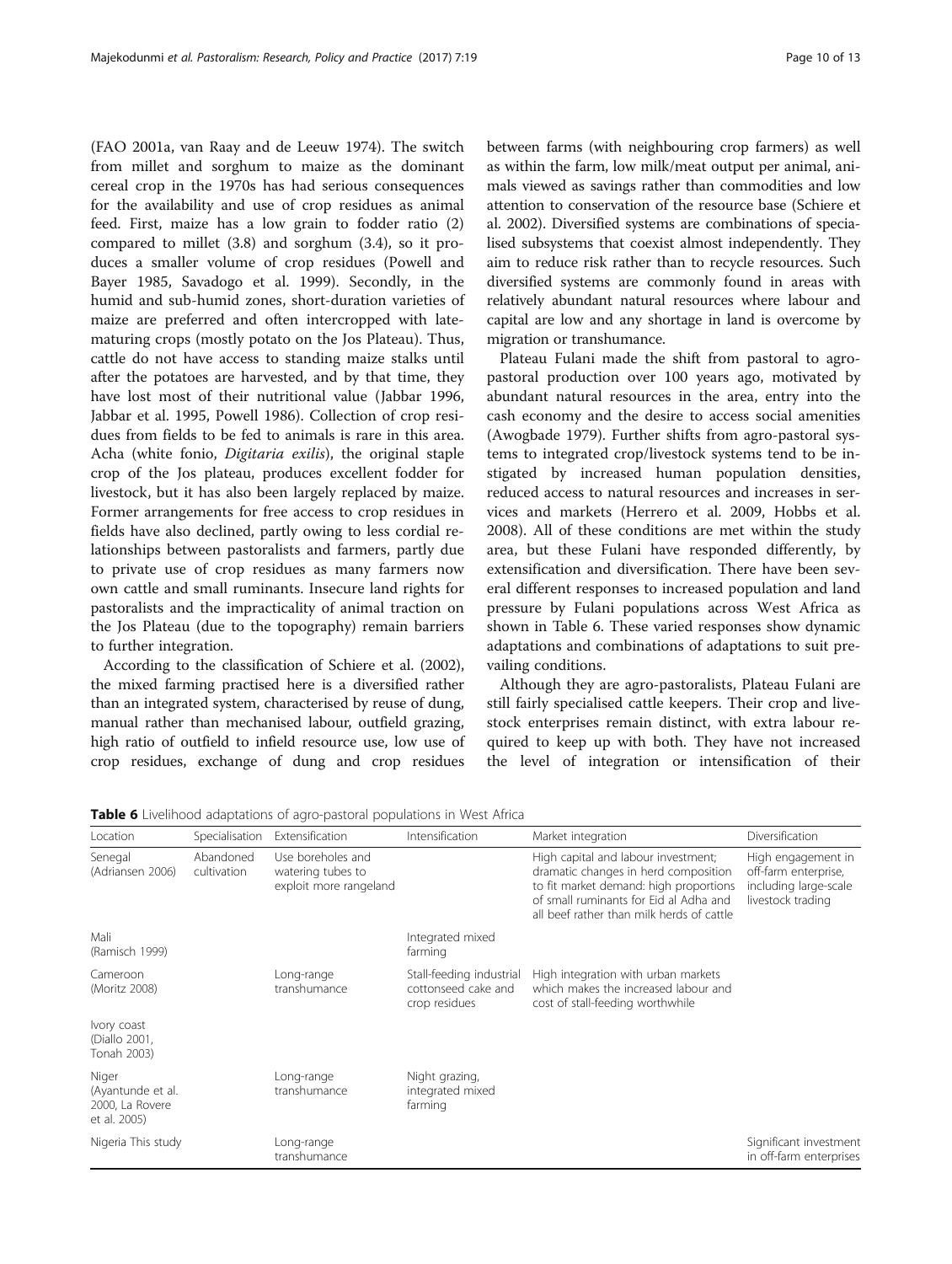<span id="page-10-0"></span>production system in response to dwindling access to natural resources. Instead, they have extensified livestock production and use their capital to subsidise continuation of this system by hiring labour and diversifying into off-farm activities. However, the capacity to hire labour is an important feature of the better-off in society. If hiring labour provides the freedom to pursue diversification, then it should be viewed as positive. This particular model of agro-pastoralism has risen in adaptation to prevailing conditions and seems well suited to this environment.

## Market integration

Both crop and livestock enterprises show some influence of market integration. However, this influence is not strong, and subsistence is still the main goal: livestock production is still mainly for accumulation and risk spreading, and animals are still sold only to raise cash for immediate needs. Small ruminant production has not changed to take advantage of the huge seasonal market opportunities offered by Eid al Adha.

The levels of market integration are far below what is possible considering the huge domestic demand and level of imports of both live cattle and beef in Nigeria (Benard et al. [2010\)](#page-11-0). Other players have stepped in to supply the shortfall - corporate investors, foreign companies, and private business people attracted by the rising demand for animal products and national focus on agribusiness. These competitors run intensive farms and produce and sell beef and live cattle, often of better quality and produced closer to the southern consumer markets. There is also stiff competition lower down the value chain: in urban areas, butchers who buy mostly from pastoralists compete with supermarkets supplied by their competitors, which further reduces their market share (Euromonitor-International [2015](#page-11-0), The-Economist [2013\)](#page-12-0).

## Conclusions

The results of this study show a diversified croplivestock system aimed at spreading risk and reducing cattle offtake, adapted to natural resource competition and insecurity by extensification, with further diversification into off-farm activities to spread risk, increase livelihood security and capture opportunities. This livelihood strategy is well suited to prevailing conditions in the Plateau but is not without cost. The outcomes of this livelihood strategy are quite favourable when considered across the whole community, leading to good productivity in cattle, high incomes compared to the national average and high levels of income diversity amongst household heads as well as multiple earner households. However, there are moderate levels of inequality within the sample, and a proportion of the population is quite vulnerable, with low assets, income and livelihood diversity. Security and access to natural resources are likely to get worse over time, and extensification may not be sustainable. Economic inequality is also likely to continue rising with consequent increases in the vulnerability of poorer pastoralists. It remains to be seen how this group of pastoralists will cope with further pressures to their production system and increasing market demand and competition.

## **Endnotes**

<sup>1</sup>Foreign exchange rate for 2012: 1.0 USD =  $165.1$  $NGN$ 

<sup>2</sup>Intensification and extensification as used here refer to increased or decreased capital inputs and productivity per land unit (Moritz et al. [2009](#page-11-0))

## Acknowledgements

We would like to thank the management and staff of the Nigerian Institute for Trypanosomiasis and Onchocerciasis Research and the National Veterinary Research Institute in Vom, Nigeria, for their assistance in facilitating this project. We are grateful to Mr. Husein Bagulo for his assistance in preparing the manuscript. Sincere appreciation goes to the pastoralists and community leaders of study villages on the Jos Plateau.

## Funding

This study was jointly funded by the UK's Department for International Development (DFID) and Biotechnology and Biological Sciences Research Council (BBSRC) grant number BB/H009213/1 under the 'Combating Infectious Diseases in Livestock for International Development' (CIDLID) scheme.

## Authors' contributions

AOM conceived the study; AOM, CD, TL planned and executed data collection in the field; AOM, APMS analyzed the data; AOM, APMS wrote the paper; SCW coordinated study design, data analysis and helped to draft the manuscript. All authors read and approved the final manuscript.

#### Competing interests

The authors declare that they have no competing interests.

#### Ethics approval and consent to participate

Ethical approval for this study was obtained from the Plateau State Ministry of Agriculture. Informed consent was obtained from all participants upon enrolment into the study.

## Publisher's Note

Springer Nature remains neutral with regard to jurisdictional claims in published maps and institutional affiliations.

#### Author details

<sup>1</sup> Division of Infection and Pathway Medicine, School of Biomedical Sciences, University of Edinburgh, The Chancellor's Building, 49 Little France Crescent, Edinburgh EH16 4SB, UK. <sup>2</sup>Trypanosomiasis Department, Nigerian Institute for Trypanosomiasis Research, P.M.B. 03, Vom, Plateau State, Nigeria. <sup>3</sup>Veterinary Clinic, National Veterinary Research Institute, P.M.B. 01, Vom, Plateau State, Nigeria. <sup>4</sup> Livestock and Poultry Research Centre, College of Basic and Applied Sciences, University of Ghana, P.O. Box LG 25Legon, Accra, Ghana.

#### Received: 26 September 2016 Accepted: 15 May 2017 Published online: 04 July 2017

## References

Adriansen, Hanne Kirstine. 2006. Continuity and change in pastoral livelihoods of Senegalese Fulani. Agriculture and Human Values 23(2): 215–229. doi[:10.](http://dx.doi.org/10.1007/s10460-005-6108-3) [1007/s10460-005-6108-3](http://dx.doi.org/10.1007/s10460-005-6108-3).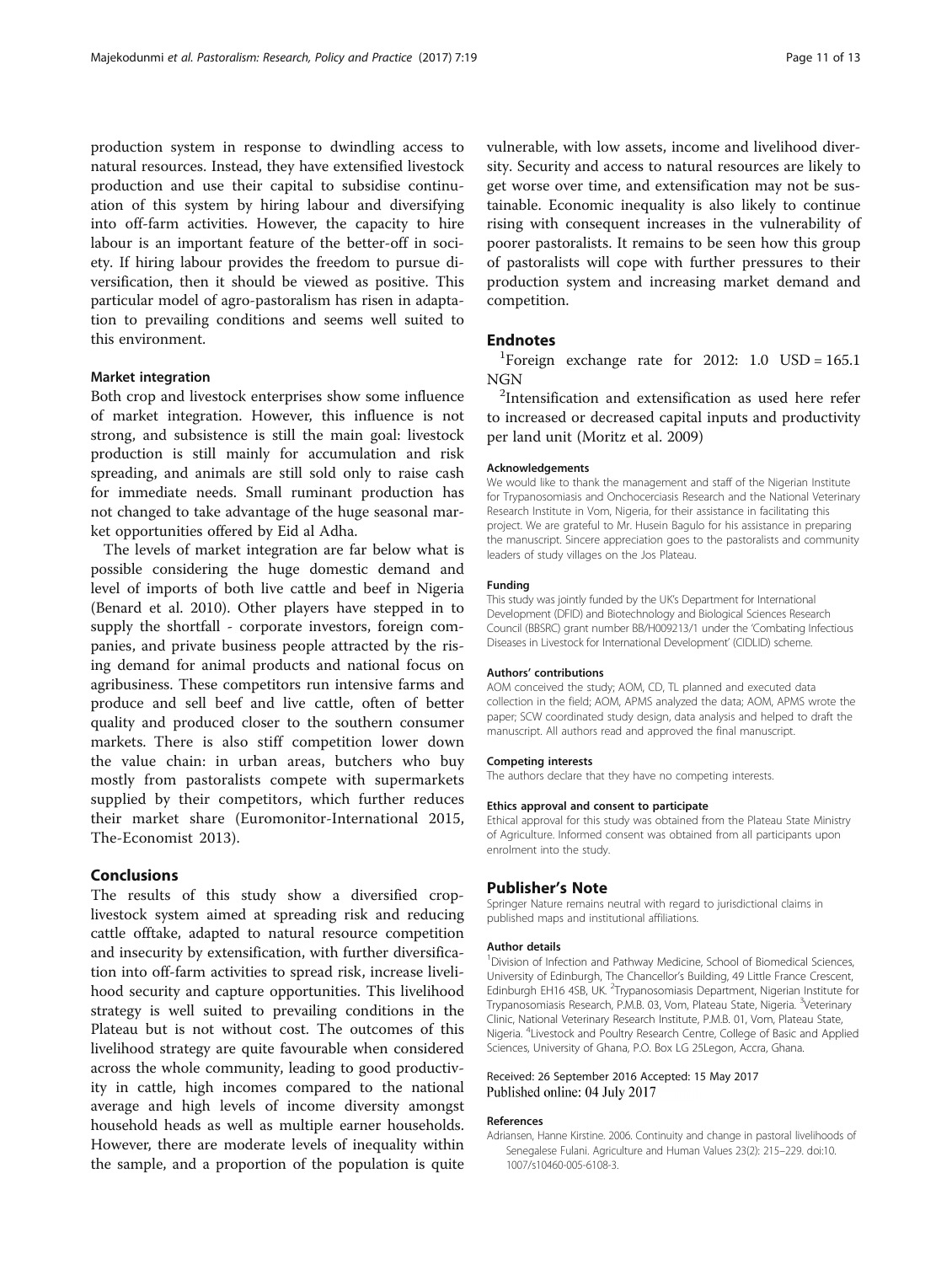<span id="page-11-0"></span>Agyemang, K, RH Dwinger, DA Little, and GJ Rowlands. 1997. Village N'Dama cattle production in West Africa: Six years of research in The Gambia. Nairobi and Banjul: International Livestock Research Institute and International Trypanotolerance Centre.

Awogbade, MO. 1979. Fulani pastoralism and the problems of the Nigerian veterinary service. African Affairs 78(313):493–506.

Ayantunde, Augustine A, Timothy O Williams, Henk MJ Udo, Salvador Fernández-Rivera, Hiernaux Pierre, and Herman van Keulen. 2000. Herders' perceptions, practice, and problems of night grazing in the Sahel: Case studies from Niger. Human Ecology 28(1): 109–129. doi:[10.1023/a:1007031805986.](http://dx.doi.org/10.1023/a:1007031805986)

Azarya, V, A Breedveld, M Bruijn, and H Dijk (eds.). 1999. Pastoralists Under Pressure? Fulbe Societies Confronting Change in West Africa. Leiden, The Netherlands: Brill. Azeez, O, and A Yahaya. 2016. Cows, bandits, and violent conflicts: Understanding

cattle rustling in Northern Nigeria. Africa Spectrum 51(1):93–105.

Benard, C, B Bonnet, and B Guibert. 2010. Demand for farm animal products in Nigeria: An opportunity for Sahel countries? Grain de Sel 51: 14–15.

Blench, R. 2001. "You can't go home again": Pastoralism in the new millennium. London: Overseas Development Institute.

Burton, G. (2016). Fulani Herdsmen - Background Report. Abuja, Project CYMA. [https://static1.squarespace.com/static/56c62cfcf8508296a62feaf4/t/](https://static1.squarespace.com/static/56c62cfcf8508296a62feaf4/t/5818a5c6e58c62432bcfb031/1478010338841/FulaniFinal_ProjectCyma.pdf) [5818a5c6e58c62432bcfb031/1478010338841/FulaniFinal\\_ProjectCyma.pdf](https://static1.squarespace.com/static/56c62cfcf8508296a62feaf4/t/5818a5c6e58c62432bcfb031/1478010338841/FulaniFinal_ProjectCyma.pdf).

Daily\_Trust. 2013. Nigeria: Bauchi Council hosts 48,475 Internally Displaced Persons. Daily Trust.<http://allafrica.com/stories/201304230256.html>.

Diallo, Y. 2001. Conflict, cooperation and integration: A West African example (Cote d'Ivoire), Max Planck Institute for Social Anthropology Working Papers 22. Halle/Saale: Max Planck Institute for Social Anthropology.

Ducrotoy, MJ. 2015. Livelihoods of Fulani pastoralists and burden of bacterial zoonoses in the Kachia grazing reserve, Nigeria. PhD, School of Biomedical Sciences, University of Edinburgh.

Dupire, M. 1970. L'Organization Sociale Des Peul. Paris: Plon.

Euromonitor-International. 2015. Processed meat and seafood in Nigeria country report. London: Euromonitor-International. [http://www.euromonitor.](http://www.euromonitor.com/processed-meat-and-seafood-in-nigeria/report) [com/processed-meat-and-seafood-in-nigeria/report](http://www.euromonitor.com/processed-meat-and-seafood-in-nigeria/report).

FAO. 2001. Mixed crop-livestock farming. A review of traditional technologies based on literature and field experience. In FAO Animal Production and Health papers No. 152. Rome.

FAO. 2001b. Pastoralism in the new millennium. In FAO Animal Production and Health Papers No. 150. Rome.

FAO. 2012. Global food price monitor Rome. [http://www.fao.org/giews/food](http://www.fao.org/giews/food-prices/price-tool/en/)[prices/price-tool/en/.](http://www.fao.org/giews/food-prices/price-tool/en/) Accessed 20 Dec 2017.

Global-Yield-Gap. 2017. Global yield gap and water productivity atlas. [http://](http://www.yieldgap.org/web/guest/home) [www.yieldgap.org/web/guest/home.](http://www.yieldgap.org/web/guest/home)

Herrero, Mario, Philip K Thornton, Gerber Pierre, and Robin S Reid. 2009. Livestock, livelihoods and the environment: Understanding the trade-offs. Current Opinion in Environmental Sustainability 1(2): 111–120. [http://dx.doi.](http://dx.doi.org/10.1016/j.cosust.2009.10.003) [org/10.1016/j.cosust.2009.10.003.](http://dx.doi.org/10.1016/j.cosust.2009.10.003)

Hiernaux, P. 1996. The crisis of Sahelian pastoralism - ecological or economic? ODI Pastoral Development Network Paper 39a. London: Overseas Development Institute.

Higazi, A. 2011. The Jos crisis: A recurrent Nigerian tragedy, Friedrich Ebert Stiftung Discussion Paper No. 2. Abuja: Friedrich Ebert Stiftung.

Higazi, A. 2013. Rural insecurity on the Jos Plateau, Nigeria: Livelihoods, land, and religious reform among the Berom, Fulani, and Hausa, Nigerian Research Network Working Paper No. 11. Oxford: University of Oxford.

Hill, Polly. 2009. From slavery to freedom: The case of farm-slavery in Nigerian Hausaland. Comparative Studies in Society and History 18(3): 395–426. doi:[10.](http://dx.doi.org/10.1017/s0010417500008331) [1017/s0010417500008331](http://dx.doi.org/10.1017/s0010417500008331).

Hobbs, Thompson N, Kathleen A Galvin, Chris J Stokes, Jill M Lackett, Andrew J Ash, Randall B Boone, Robin S Reid, and Philip K Thornton. 2008. Fragmentation of rangelands: Implications for humans, animals, and landscapes. Global Environmental Change 18(4): 776–785. [http://dx.doi.org/10.1016/j.gloenvcha.2008.07.011.](http://dx.doi.org/10.1016/j.gloenvcha.2008.07.011)

Jabbar, Mohammad. 1996. Energy and the evolution of farming systems: The potential of mixed farming in the moist Savannah of Sub-Saharan Africa. Outlook on Agriculture 25(1): 27–36. doi:[10.1177/003072709602500106](http://dx.doi.org/10.1177/003072709602500106). [http://oag.sagepub.com/content/25/1/27.full.pdf+html.](http://oag.sagepub.com/content/25/1/27.full.pdf+html)

Jabbar, MA, L Reynolds, and PA Francis. 1995. Sedentarisation of cattle farmers in the derived Savannah region of south-west Nigeria: Results of a survey. Tropical Animal Health and Production 27(1): 55–64. doi[:10.1007/bf02236341](http://dx.doi.org/10.1007/bf02236341).

Kingsley, Pete. 2015. Inscrutable medicines and marginal markets: Tackling substandard veterinary drugs in Nigeria. Pastoralism Research, Policy and Practice 5(1): 1–13. doi[:10.1186/s13570-014-0021-6.](http://dx.doi.org/10.1186/s13570-014-0021-6)

Kwaja, C. 2014. Blood, cattle, and cash: Cattle rustling and Nigeria's bourgeoning underground economy. West African Insight 4(3): 1–6.

La Rovere, R, P Hiernaux, H Van Keulen, JB Schiere, and JA Szonyi. 2005. Coevolutionary scenarios of intensification and privatization of resource use in rural communities of south-western Niger. Agricultural Systems 83(3): 251– 276. [http://dx.doi.org/10.1016/j.agsy.2004.04.003.](http://dx.doi.org/10.1016/j.agsy.2004.04.003)

Lorusso, Vincenzo, Michiel Wijnveld, Ayodele O Majekodunmi, Charles Dongkum, Akinyemi Fajinmi, Abraham G Dogo, Michael Thrusfield, Albert Mugenyi, Elise Vaumourin, Augustine C Igweh, Frans Jongejan, Susan C Welburn, and Kim Picozzi. 2016. Tick-borne pathogens of zoonotic and veterinary importance in Nigerian cattle. Parasites & Vectors 9(1): 1–13. doi[:10.1186/s13071-016-1504-7](http://dx.doi.org/10.1186/s13071-016-1504-7).

Majekodunmi, Ayodele O, Akinyemi Fajinmi, Charles Dongkum, Kim Picozzi, Ewan MacLeod, Michael V Thrusfield, Alexandra PM Shaw, and Susan C Welburn. 2013. Social factors affecting seasonal variation in bovine trypanosomiasis on the Jos Plateau, Nigeria. Parasites & Vectors 6(1): 1–9. doi[:10.1186/1756-3305-6-293.](http://dx.doi.org/10.1186/1756-3305-6-293)

Majekodunmi, AO, A Fajinmi, C Dongkum, APM Shaw, and SC Welburn. 2014. Pastoral livelihoods of the Fulani on the Jos Plateau. Pastoralism: Research, policy and practice 4. doi: [10.1186/s13570-014-0020-7.](http://dx.doi.org/10.1186/s13570-014-0020-7)

Majekodunmi, AO, C Dongkum, LD Tok, APM Shaw, and SC Welburn. 2016. Improved productivity and sustainable pastoral systems in an era of insecurity - Fulani herds of the southern Jos Plateau, North-Central Nigeria. Tropical Animal Health and Production 48(8): 1719–1728.

Markakis, J. 2004. Pastoralism on the margin. London: Minority Rights Group International.

McPeak, John, DA Little, and CR Doss. 2012. Risk and social change in an African rural economy. In Routledge ISS Studies in Rural Livelihoods, vol. 7, ed. HA Akram-Lodhi, Saturnino M Borras Jr, Kay Cristóbal, and Spoor Max. Oxford: Routledge.

Moritz, Mark. 2008. Competing paradigms in pastoral development? A perspective from the far north of Cameroon. World Development 36(11): 2243–2254.<http://dx.doi.org/10.1016/j.worlddev.2007.10.015>.

Moritz, Mark, Britney R Kyle, Kevin C Nolan, Steve Patrick, Marnie F Shaffer, and Gayatri Thampy. 2009. Too many people and too few livestock in West Africa? An evaluation of Sandford's thesis. The Journal of Development Studies 45: 1113–1133. doi[:10.1080/00220380902811058](http://dx.doi.org/10.1080/00220380902811058).

Niamir, M. 1982. Report on animal husbandry among the Ngok Dinka of the Sudan. Cambridge: Harvard Institute for International Development.

Odunuga, Shakirudeen, and Gbolahan Badru. 2015. Landcover change, land surface temperature, surface albedo and topography in the Plateau Region of North-Central Nigeria. Land 4(2): 300.

Otte, MJ, and P Chilonda. 2002. Cattle and small ruminant production systems in sub-Saharan Africa: A systematic review. Rome: FAO.

Porter, Gina C. 1989. A note on slavery, seclusion and agrarian change in Northern Nigeria. The Journal of African History 30(3): 487–491.

Powell, JM. 1986. Crop/livestock interactions in the subhumid zone of Nigeria. In Livestock systems research in Nigeria's subhumid zone, ed. R von Kaufmann, S Chater, and R Blench, 268–303. Addis Ababa: International Livestock Centre for Africa (ILCA).

Powell, JM, and W Bayer. 1985. Crop residue grazing by Bunaji cattle in central Nigeria. Tropical Agriculture 62: 302–304.

Pullan, NB, and RJ Grindle. 1980. Productivity of White Fulani cattle on the Jos plateau, Nigeria. IV: Economic factors. Tropical Animal Health and Production 12:161–170.

Ramisch, J. 1999. The long dry season: Crop-livestock linkages in southern Mali. In Drylands Issue Paper E88. London: International Institute for Environment and Development.

Rass, N. 2006. Policies and strategies to address the vulnerability of pastoralists in Sub-Saharan Africa, Pro-poor livestock policy initiative working paper no. 37. Rome: FAO.

Sandford, S. 2006. Too many people, too few livestock: the crisis affecting pastoralists in the Greater Horn of Africa. Future Agricultures Consortium debate. Brighton: Institute of Development Studies, University of Sussex.

Savadogo, M. et al. 1999. Contribution of crop residues to ruminant feeding in the different agroecological zones of Burkina Faso. revue d elevage et de medicine veterinaire des pays tropicaux 52(3/4):255–262.

Schiere, JB, MNM Ibrahim, and H van Keulen. 2002. The role of livestock for sustainability in mixed farming: Criteria and scenario studies under varying resource allocation. Agriculture, Ecosystems & Environment 90(2): 139–153. [http://dx.doi.org/10.1016/S0167-8809\(01\)00176-1](http://dx.doi.org/10.1016/S0167-8809(01)00176-1).

Shaw, A, G Hendrickx, M Gilbert, R Mattioli, V Codjia, B Dao, O Diall, C Mahama, I Sidibé, and W Wint. 2006. Mapping the benefits: A new decision tool for tsetse and trypanosomiasis interventions. Edinburgh and Rome: DFID Animal Health Programme, Centre for Tropical Veterinary Medicine, University of Edinburgh and FAO- PAAT.